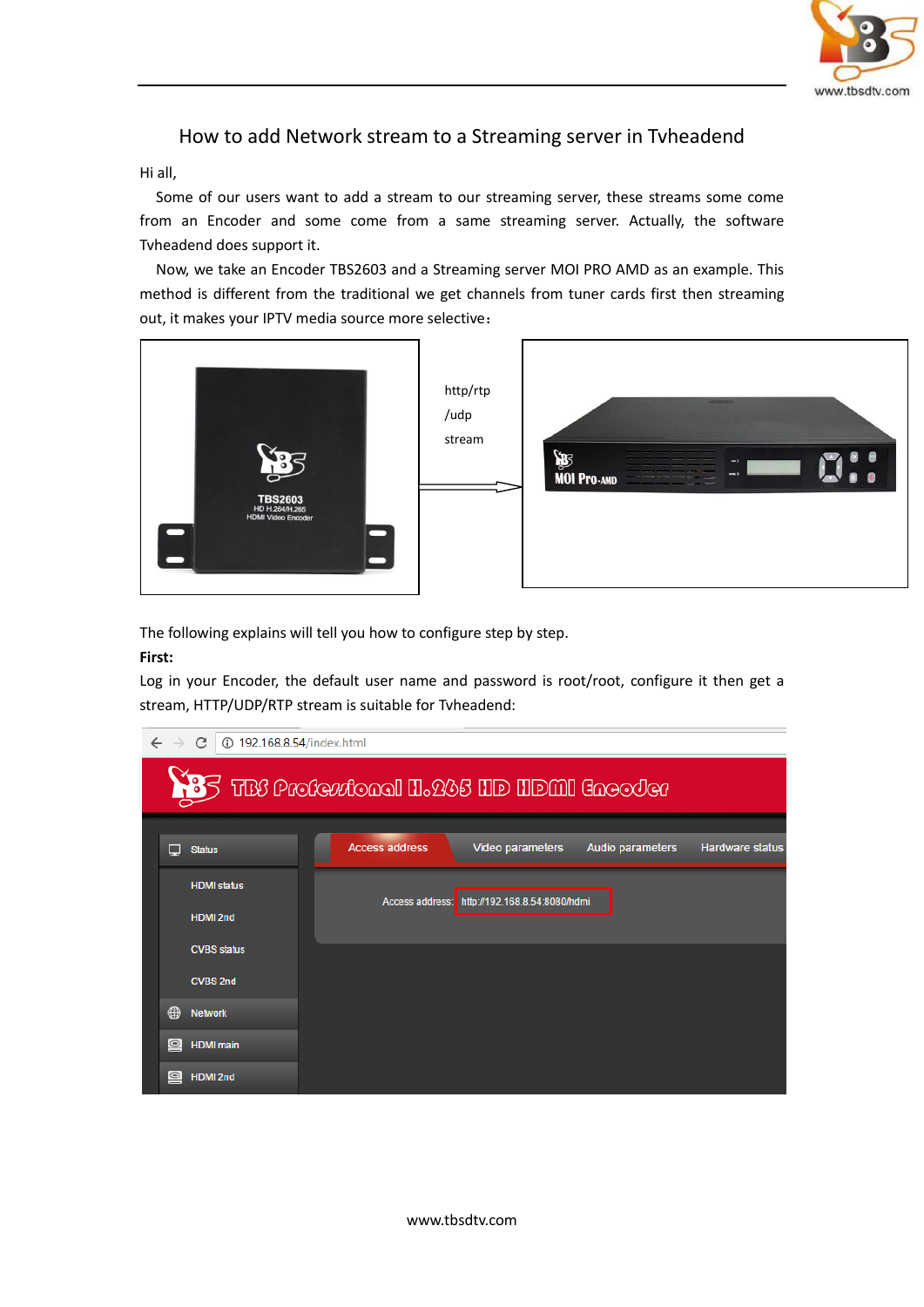

### **Second:**

Open Tvheadend, click "Configuration"-"DVB Inputs"-"Networks" item to add a network "IPTV Network", like this:

| C<br>192.168.8.21:9981/extis.html<br>$\leftarrow$ $\rightarrow$                                                |                                                  |  |                         |     |                |          |  |  |  |  |  |
|----------------------------------------------------------------------------------------------------------------|--------------------------------------------------|--|-------------------------|-----|----------------|----------|--|--|--|--|--|
| <b>Configuration</b> Cuide   A Digital Video Recorder   Configuration<br>Status<br>About<br>No verified access |                                                  |  |                         |     |                |          |  |  |  |  |  |
| X General G Users B DVB Inputs   △ Channel / EPG   B Stream   ● Recording   ● CAs   GB Debugging               |                                                  |  |                         |     |                |          |  |  |  |  |  |
| <b>as TV</b> adapters <b>A Networks A</b> Muxes <b>B</b> Services <b>B</b> Mux Schedulers                      |                                                  |  |                         |     |                |          |  |  |  |  |  |
| A Save D Undo   ● Add ● Delete   A Edit   齝 Force Scan                                                         |                                                  |  |                         |     |                |          |  |  |  |  |  |
| <b>Markovski manual</b><br><b>Add Network</b>                                                                  | All advanced and increase and<br><b>Allahoon</b> |  | <b>Ski</b>              | Use | $\mathsf{Iqn}$ | SAT>1    |  |  |  |  |  |
|                                                                                                                |                                                  |  | ⊽                       |     |                | 0        |  |  |  |  |  |
| Type:                                                                                                          | ×                                                |  | $\overline{\mathbf{v}}$ | П   |                | $\bf{0}$ |  |  |  |  |  |
|                                                                                                                | <b>IPTV Automatic Network</b>                    |  |                         |     |                |          |  |  |  |  |  |
| <b>Q</b> Cancel                                                                                                | <b>IPTV Network</b>                              |  |                         |     |                |          |  |  |  |  |  |
|                                                                                                                | <b>ISDB-S Network</b>                            |  |                         |     |                |          |  |  |  |  |  |
|                                                                                                                | <b>ISDB-C Network</b>                            |  |                         |     |                |          |  |  |  |  |  |
|                                                                                                                | <b>ISDB-T Network</b>                            |  |                         |     |                |          |  |  |  |  |  |
|                                                                                                                | <b>ATSC-C Network</b>                            |  |                         |     |                |          |  |  |  |  |  |
|                                                                                                                | <b>ATSC-T Network</b>                            |  |                         |     |                |          |  |  |  |  |  |
|                                                                                                                | <b>DVB-S Network</b>                             |  |                         |     |                |          |  |  |  |  |  |
|                                                                                                                | DVB-C Network                                    |  |                         |     |                |          |  |  |  |  |  |
|                                                                                                                | <b>DVB-T Network</b>                             |  |                         |     |                |          |  |  |  |  |  |

## **Third:**

Click "Muxes" item directly to add a Muxe, then it will pop up a dialog, enter the URL we got from Encoder, click "create" button at last. Compared with tuner card to scan channels, the step "add network to an adapter" is omitted. Details please check the following screenshots:

| $\leftarrow$ $\rightarrow$ C   0 192.168.8.21:9981/extjs.html                                                  |                                                                |                          |  |  |  |  |  |  |  |  |
|----------------------------------------------------------------------------------------------------------------|----------------------------------------------------------------|--------------------------|--|--|--|--|--|--|--|--|
| <b>Example 2 Configuration</b> Status <b>1 C</b> About                                                         |                                                                |                          |  |  |  |  |  |  |  |  |
| ※ General   <mark>◆</mark> Users   ■ DVB Inputs   △ Channel / EPG   ■ Stream   ● Recording<br>$\mathbb{R}$ CAs |                                                                |                          |  |  |  |  |  |  |  |  |
| <b>■TV</b> adapters A Networks Z Muxes <b>i</b> is Services i i i Mux Schedulers                               |                                                                |                          |  |  |  |  |  |  |  |  |
|                                                                                                                | Save J Undo   @ Add @ Delete   Z Edit   Hide: Parent disable v |                          |  |  |  |  |  |  |  |  |
| P Enabled                                                                                                      | <b>EPG</b> scan                                                | Network                  |  |  |  |  |  |  |  |  |
| Add Mux                                                                                                        |                                                                |                          |  |  |  |  |  |  |  |  |
| Network:                                                                                                       |                                                                | $\overline{\phantom{a}}$ |  |  |  |  |  |  |  |  |
| <b>O</b> Cancel                                                                                                | Encoder_stream<br>RTSP_NET                                     |                          |  |  |  |  |  |  |  |  |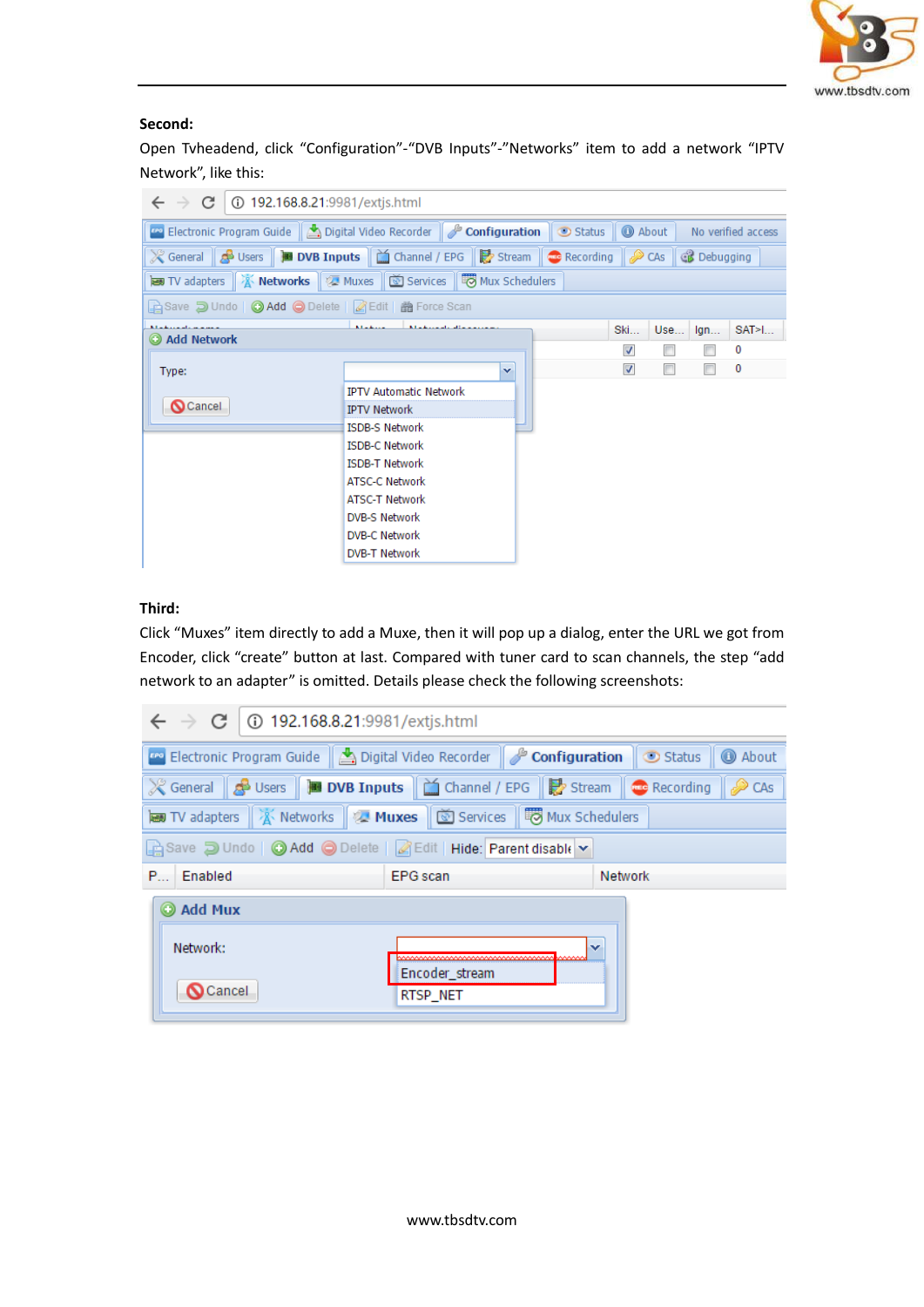

| @ Add Mux                   |                               |   |
|-----------------------------|-------------------------------|---|
| ▲ Basic Settings            |                               |   |
| Enabled:                    | Enable                        | Y |
| EPG scan:                   | Enable (auto)                 | v |
| Scan status:                | <b>IDLE</b>                   | v |
| URL:                        | http://192.168.8.54:8080/hdmi |   |
|                             |                               |   |
| ATSC:                       |                               |   |
| Mux name:                   |                               |   |
| Channel number:             | $\overline{0}$                |   |
| Service name:               |                               |   |
| Advanced Settings           |                               |   |
| Character set:              | Select Character set          | v |
| Accept zero value for TSID: |                               |   |
| Priority:                   | $\bf{0}$                      |   |
| Streaming priority:         | $\bf{0}$                      |   |
| Substitute formatters:      |                               |   |
| Interface:                  | Select Interface              | v |
| EPG name:                   |                               |   |
| Icon URL:                   |                               |   |
| Channel tags:               |                               |   |

### **Fourth:**

After a few seconds waiting, the result will come out. If it's successful, the scan result shows "ok":

|   | 192.168.8.21:9981/extis.html<br>$\leftarrow$ $\rightarrow$ C<br>☆                                                                           |                                                              |                |                      |  |  |             |                           |  |  |  |  |
|---|---------------------------------------------------------------------------------------------------------------------------------------------|--------------------------------------------------------------|----------------|----------------------|--|--|-------------|---------------------------|--|--|--|--|
|   | Flectronic Program Guide   A Digital Video Recorder   <i>D</i> Configuration   ⊙ Status   ⊙ About  <br>No verified access<br>(login)<br>Sto |                                                              |                |                      |  |  |             |                           |  |  |  |  |
|   | <b>※General A Users DIO US Inputs</b>   △ Channel / EPG   B Stream   ● Recording   ♪ CAs   ● Debugging                                      |                                                              |                |                      |  |  |             |                           |  |  |  |  |
|   | <b>NEW TV</b> adapters <b>A</b> Networks <b>A</b> Muxes <b>6</b> Services <b>7</b> Mux Schedulers                                           |                                                              |                |                      |  |  |             |                           |  |  |  |  |
|   |                                                                                                                                             | Save J Undo   Add   Delete   A Edit   Hide: Parent disable v |                |                      |  |  |             | TE View level: Expert - 3 |  |  |  |  |
|   | Enabled                                                                                                                                     | EPG scan                                                     | Network        | Name $\triangle$     |  |  | Scan status | Scan result C             |  |  |  |  |
| o | Enable                                                                                                                                      | Enable (auto)                                                | Encoder_stream | http://192.168.8     |  |  | IDLE        | OK                        |  |  |  |  |
| o | Enable                                                                                                                                      | Enable (auto)                                                | Encoder stream | rtp://239.0.0.2:1  1 |  |  | IDLE        | OK                        |  |  |  |  |
|   | <b>D</b> Enable                                                                                                                             | Enable (auto)                                                | RTSP NET       | $udp://239.0.0.1$ 1  |  |  | <b>IDLE</b> | OK                        |  |  |  |  |